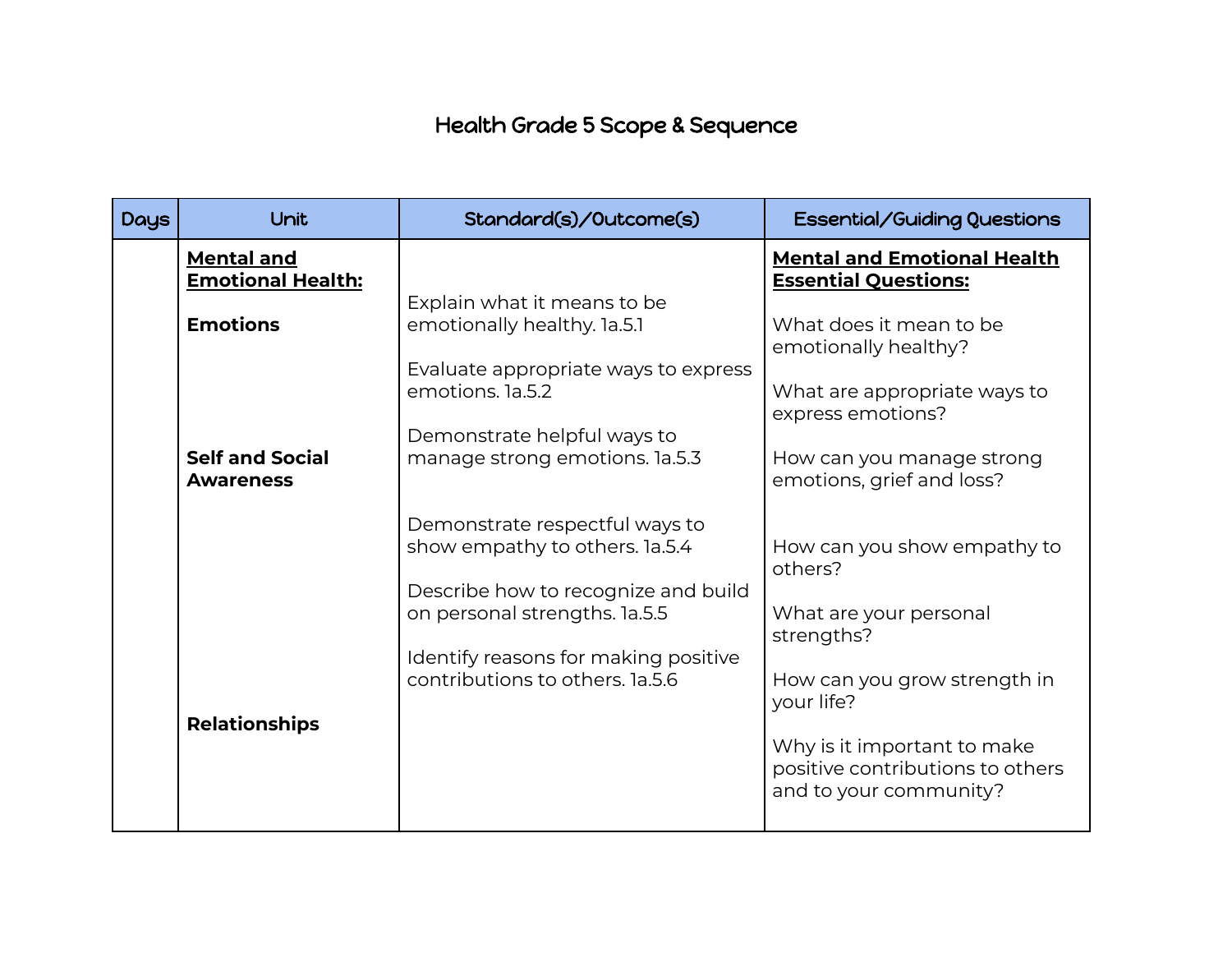| <b>Trusted Adults</b>                                                  | Describe the value of others' talents<br>and strengths. la.5.7<br>Describe the characteristics of<br>healthy and unhealthy relationships | How can you recognize strength<br>and talent in others?                                                                    |
|------------------------------------------------------------------------|------------------------------------------------------------------------------------------------------------------------------------------|----------------------------------------------------------------------------------------------------------------------------|
| <b>Stress and Anxiety</b>                                              | among friends and with family<br>members. 1a.5.8                                                                                         | What are characteristics of<br>healthy and unhealthy<br>relationships with peers and<br>family?                            |
|                                                                        | Explain how a trusted adult can<br>support you or someone else with<br>difficult emotions or situations. 1a.5.9                          | Who are the trusted adults in<br>your life?                                                                                |
| <b>Depression</b><br><b>Awareness and</b><br><b>Suicide Prevention</b> | Differentiate between positive and<br>negative ways of dealing with stress<br>and anxiety. la.5.10                                       | How can trusted adults support<br>you or someone else with<br>difficult emotions, troublesome<br>feelings, and situations? |
| Teasing, bullying,<br>harassment,<br>discrimination, and<br>violence   | Explain that long-lasting<br>troublesome feelings should be<br>discussed with a trusted adult. 1a.5.11                                   | How can you positively cope<br>with stress and anxiety?<br>What are negative ways of<br>coping with stress and anxiety?    |
|                                                                        | Demonstrate how to tell a trusted<br>adult if someone is in danger of<br>hurting themselves or others. 1a.5.12                           | How can you tell a trusted adult<br>if you or a friend is in danger of<br>hurting yourself/themself or<br>others?          |
|                                                                        |                                                                                                                                          |                                                                                                                            |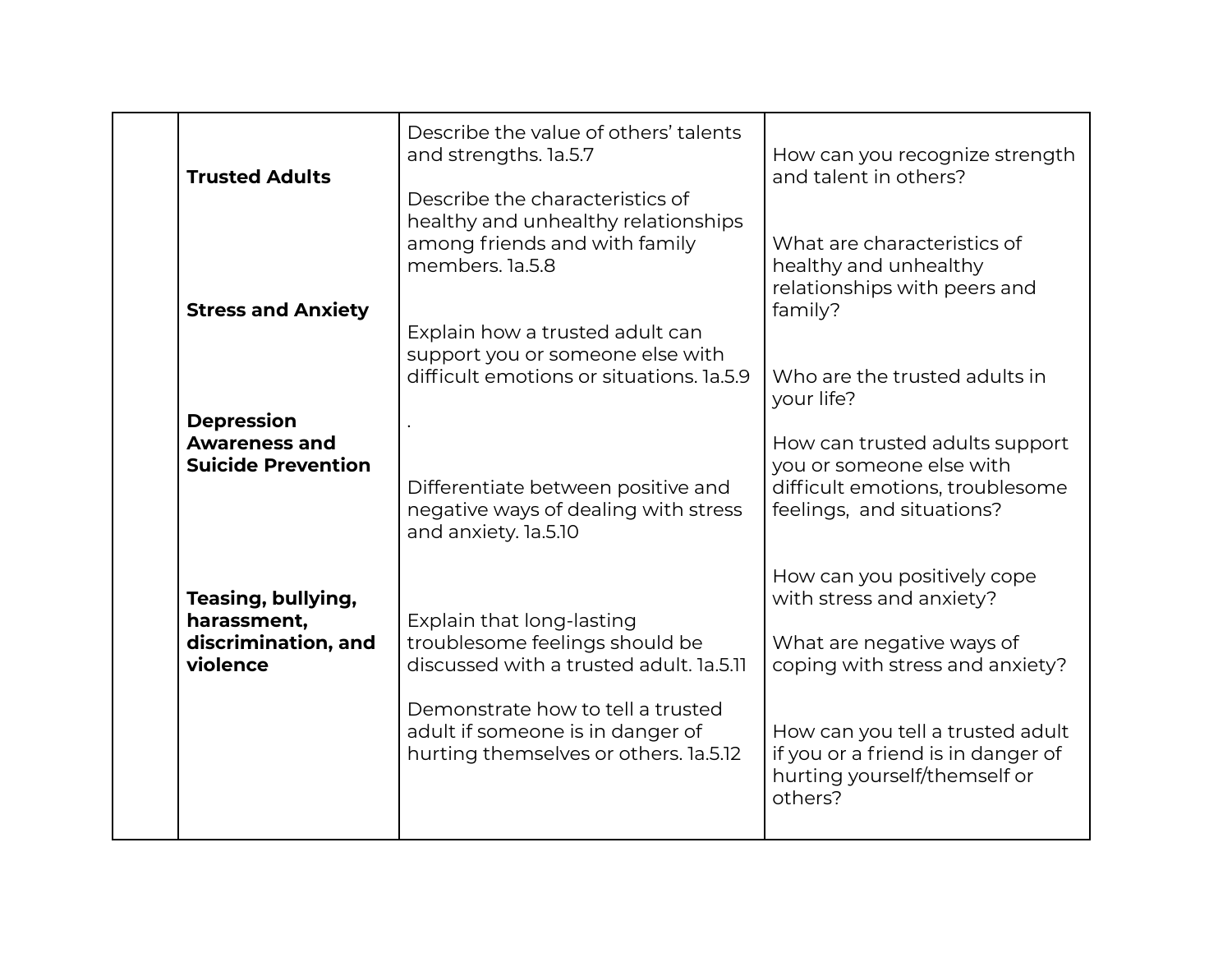| <b>Body Image</b>     | Explain why it is wrong to tease or<br>bully others based on personal<br>characteristics such as body type,<br>race, gender, sexuality, appearance,<br>mannerisms, and the way one |                                                                                                     |
|-----------------------|------------------------------------------------------------------------------------------------------------------------------------------------------------------------------------|-----------------------------------------------------------------------------------------------------|
|                       | dresses or acts. la.5.13                                                                                                                                                           | Why is it wrong to tease or bully<br>others?                                                        |
| <b>Grief and Loss</b> | Demonstrate how to be a positive<br>bystander in situations of conflict.<br>1a.5.14                                                                                                | What is a bystander?                                                                                |
|                       | Explain the impact of conflict,<br>discrimination, and violence on<br>mental and emotional health, 1a.5.15                                                                         | How can a bystander help in a<br>bullying situation?                                                |
|                       | Practice using non-violent means to<br>solve interpersonal conflict. la.5.16                                                                                                       | What is the impact of conflict,<br>discrimination, and violence on<br>mental and emotional healtah? |
|                       | Explain how peers, media, family,<br>society, and culture influence ideas<br>about body. la.5.17                                                                                   | What are some non-violent ways<br>to resolve a conflict?                                            |
|                       |                                                                                                                                                                                    | How do peers, media, family,<br>society, and culture influence<br>body image?                       |
|                       | Identify that all people in a wide<br>range of situations commonly<br>experience feelings and emotions                                                                             |                                                                                                     |
|                       | associated with loss and grief. 1a.5.18                                                                                                                                            | How do people grieve?                                                                               |
|                       |                                                                                                                                                                                    | Where can you go for help if you<br>are dealing with loss and grief?                                |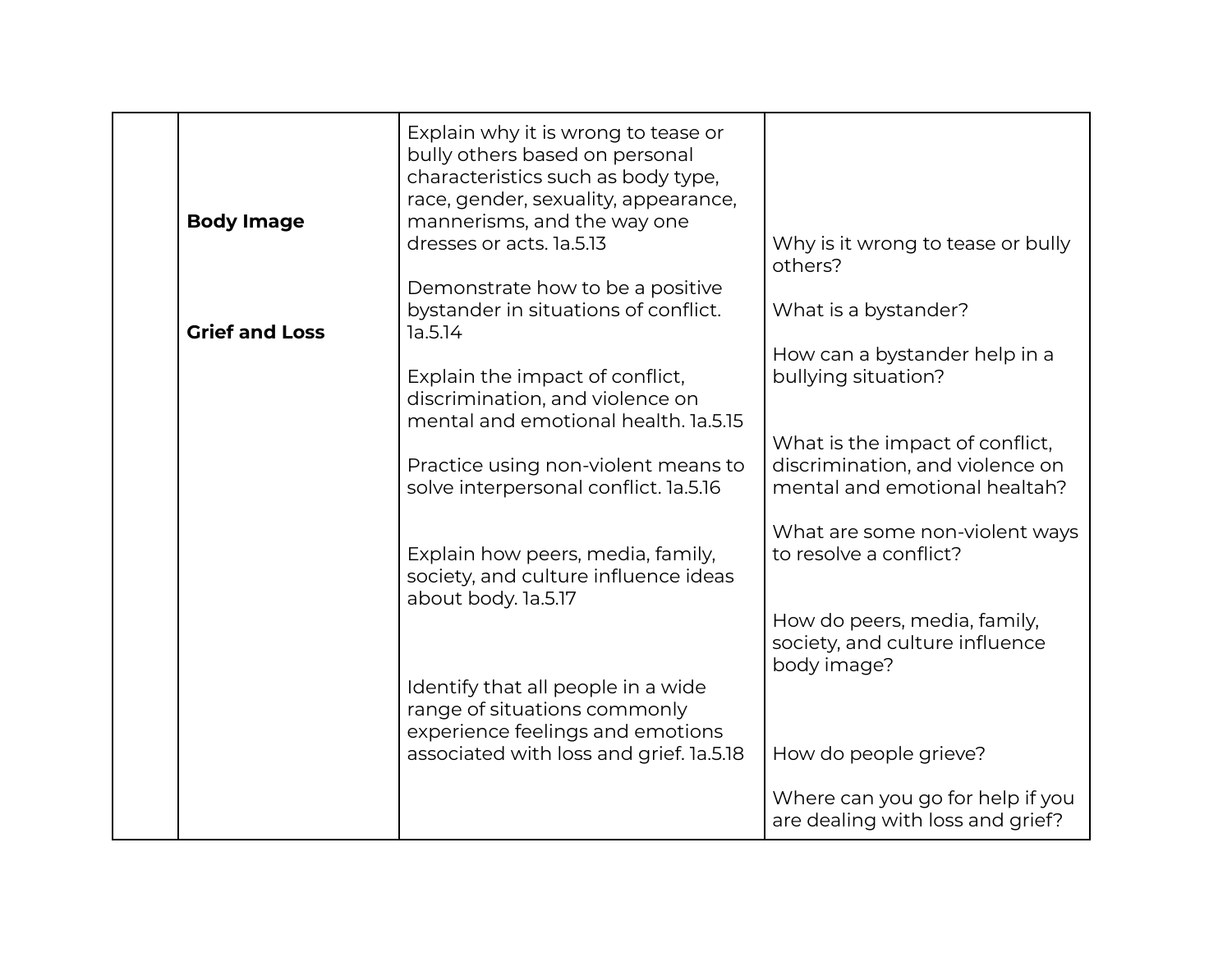| <b>Substance Abuse</b><br><b>Prevention</b>                      |                                                                                                                                        | <b>Substance Abuse Prevention</b><br><b>Essential Questions:</b>                                                                              |
|------------------------------------------------------------------|----------------------------------------------------------------------------------------------------------------------------------------|-----------------------------------------------------------------------------------------------------------------------------------------------|
| <b>Medicine</b>                                                  | Analyze the potential risks associated<br>with inappropriate use and abuse of<br>prescription medicines including<br>addiction, 1b.5.1 | What are the risks associated<br>with inappropriate use and<br>abuse of prescription and over<br>the counter medicines?<br>What is addiction? |
| <b>Household Products</b><br>Alcohol, nicotine,<br>caffeine, and | Review why products are harmful to<br>self and others if absorbed, inhaled,<br>or ingested. 1b.5.2                                     | What are the harmful effects if<br>household products are<br>absorbed, inhaled, or ingested?                                                  |
| marijuana products                                               | Review short and long-term effects<br>of alcohol, nicotine, and marijuana<br>products. 1b.5.3                                          | What are the short term and<br>long term effects of alcohol?                                                                                  |
|                                                                  |                                                                                                                                        | What are the short term and<br>long term effects of nicotine?                                                                                 |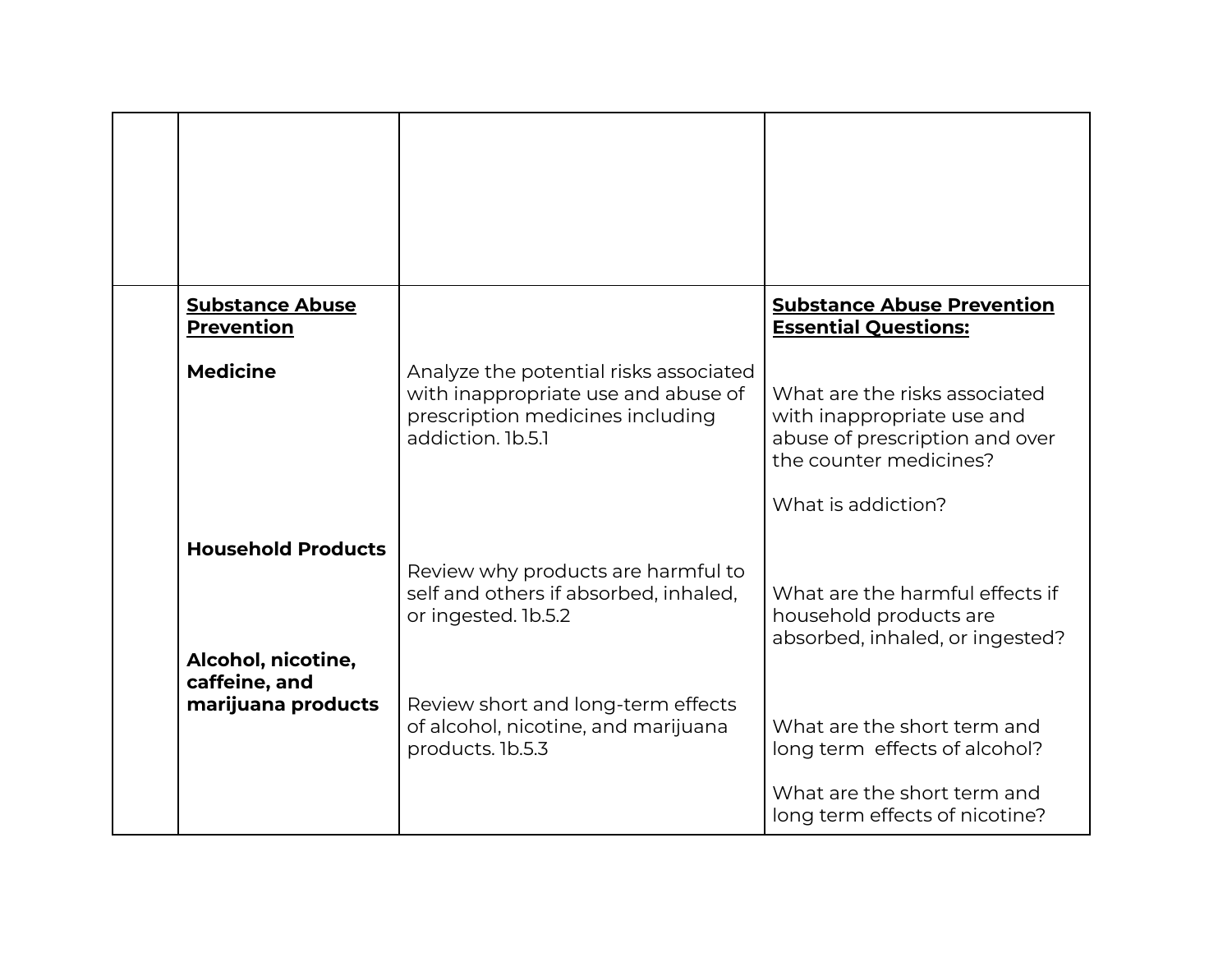|                                          | Identify the negative consequences<br>of using alcohol, nicotine products,<br>marijuana products, opioids<br>(including the lethal effects of<br>fentanyl), and other drugs. 1b.5.5<br>Identify the benefits of being free<br>from alcohol, opioid, nicotine<br>products, marijuana products, and<br>other drugs. 1b.5.6<br>Identify refusal skills that you can use<br>to keep yourself safe from risky or<br>dangerous situations. | What are the short and long<br>term effects of using marijuana<br>products?<br>What are some negative<br>consequences of using alcohol?<br>What are some negative<br>consequences of using nicotine<br>products?<br>What are some negative<br>consequences of using<br>marijuana?<br>What are some negative<br>consequences of using opioids?<br>What are the benefits of being<br>drug free?<br>What are refusal skills that you<br>can use to keep yourself safe<br>from risky or dangerous<br>situations? |
|------------------------------------------|--------------------------------------------------------------------------------------------------------------------------------------------------------------------------------------------------------------------------------------------------------------------------------------------------------------------------------------------------------------------------------------------------------------------------------------|--------------------------------------------------------------------------------------------------------------------------------------------------------------------------------------------------------------------------------------------------------------------------------------------------------------------------------------------------------------------------------------------------------------------------------------------------------------------------------------------------------------|
| <b>Healthy Eating:</b>                   |                                                                                                                                                                                                                                                                                                                                                                                                                                      | <b>Healthy Eating Essential</b>                                                                                                                                                                                                                                                                                                                                                                                                                                                                              |
| <b>Nutritious Foods</b><br>and Beverages | Identify nutrients that should be<br>consumed daily. le.5.1                                                                                                                                                                                                                                                                                                                                                                          | <b>Questions:</b><br>What are the essential<br>nutrients?                                                                                                                                                                                                                                                                                                                                                                                                                                                    |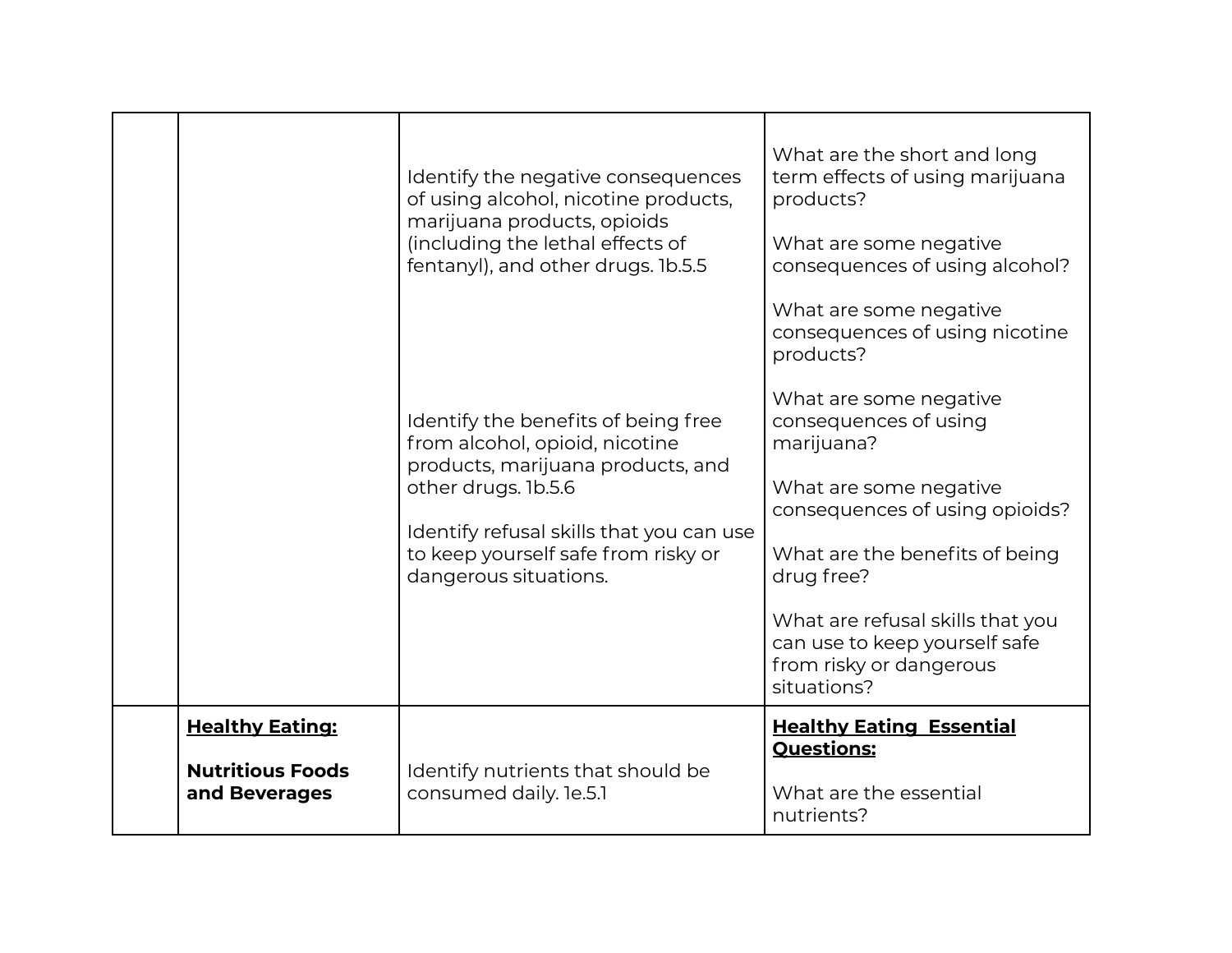|                                                  | Describe how different types of food<br>work together to deliver nutrients to<br>parts of the body. le.5.2 | What nutrients should be<br>consumed each day?                                       |
|--------------------------------------------------|------------------------------------------------------------------------------------------------------------|--------------------------------------------------------------------------------------|
|                                                  | Construct a nutritious eating plan<br>utilizing school lunch and restaurant<br>menus. le.5.4               | How do different types of food<br>work together to deliver<br>nutrients to the body? |
| <b>Water</b>                                     |                                                                                                            | What foods can I select to create<br>a balanced meal?                                |
| <b>Moderation and "all</b><br>foods fit"         | Summarize the benefits of drinking<br>water versus other beverages. le.5.3                                 | What are the benefits of<br>drinking water?                                          |
|                                                  | Evaluate the benefits of eating in<br>moderation and in line with the idea<br>that "all foods fit." le.5.5 | What is moderation and how<br>does it fit into my life?                              |
| <b>Safety and Violence</b><br><b>Prevention:</b> |                                                                                                            | <b>Safety and Violence Prevention</b><br><b>Unit Essential Questions:</b>            |
| <b>Safety and Injuries</b>                       | Summarize safety rules for the<br>home, vehicles, and community.<br>1d.5.1                                 | What are some safety rules for<br>home, vehicles, and<br>community?                  |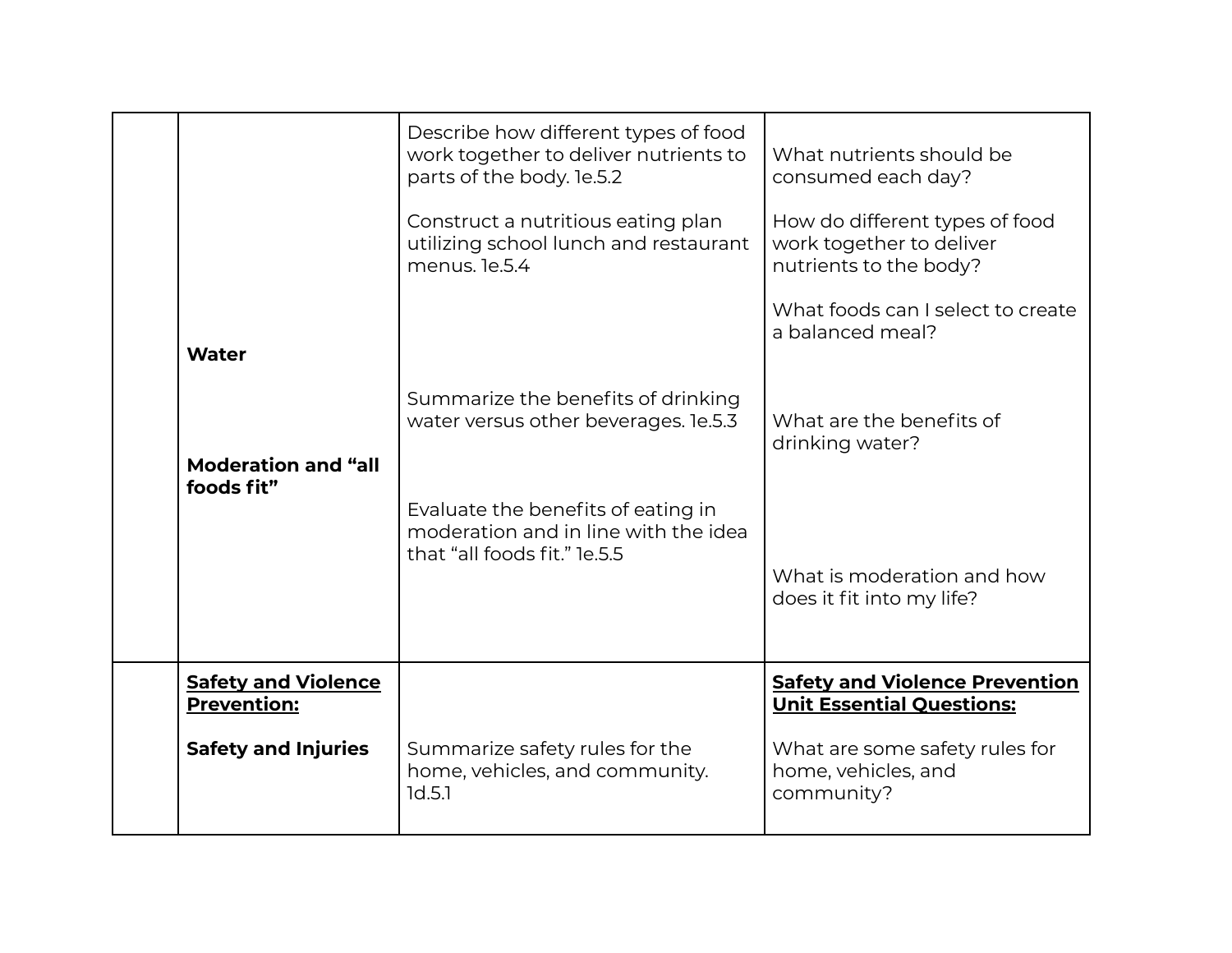|                                           | List examples of dangerous or risky<br>behaviors that might lead to injuries.<br>1d.5.2                              | What are examples of<br>dangerous or risky behaviors<br>that could lead to injury?                           |
|-------------------------------------------|----------------------------------------------------------------------------------------------------------------------|--------------------------------------------------------------------------------------------------------------|
|                                           | Identify ways to reduce risk of<br>injuries around water. 1d.5.3                                                     | How can you be safe around<br>water?                                                                         |
| <b>Accessing Trusted</b><br><b>Adults</b> | Identify ways to protect vision and<br>hearing from injury. 1d.5.4                                                   | How can you protect your<br>eyes/vision from injury?                                                         |
|                                           |                                                                                                                      | How can you protect your<br>ears/hearing from injury?                                                        |
|                                           | Explain the importance of sharing all<br>information with parents, guardians,<br>or trusted adults, 1d.5.5           | Why is it important to share<br>information with parents,<br>guardians, and trusted adults?                  |
| <b>Technology Safety</b>                  | Create a list of trusted<br>people/community resources to<br>notify or contact if assault or abuse<br>occurs. 1d.5.6 | Who are trusted people in your<br>life?                                                                      |
|                                           |                                                                                                                      | What are some<br>people/community resources<br>where you can go for help if you<br>are being hurt or abused? |
| <b>Boundaries and</b>                     | Identify the ways in which<br>technology and social media can                                                        |                                                                                                              |
| <b>Consent</b>                            | impact physical and emotional<br>safety. 1d.5.7                                                                      | How can technology and social<br>media impact your physical and<br>emotional safety?                         |
|                                           | Demonstrate computer, internet,<br>and media safety. 1d.5.8                                                          | How can you be safe on the<br>internet and on social media?                                                  |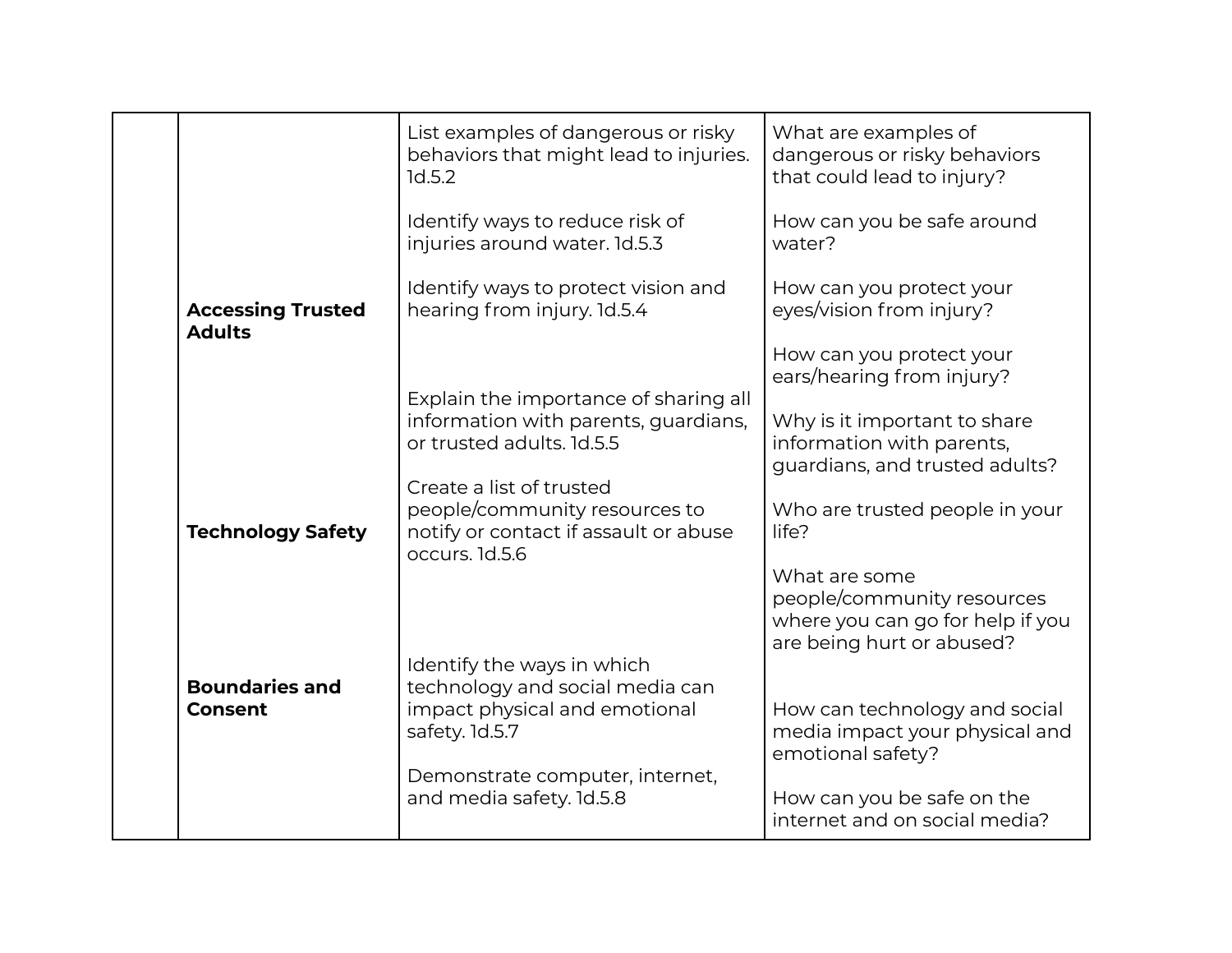|                                      | Analyze the relationship between<br>consent, personal boundaries, and<br>bodily autonomy. 1d.5.9                                                                                                  | What is consent?<br>What are your personal<br>boundaries?                                     |
|--------------------------------------|---------------------------------------------------------------------------------------------------------------------------------------------------------------------------------------------------|-----------------------------------------------------------------------------------------------|
| <b>Discrimination and</b>            | Describe how culture, media, family,                                                                                                                                                              | How can you communicate your<br>personal boundaries?                                          |
| <b>Violence</b>                      | friends, and society may influence<br>the attitudes, behaviors and<br>decisions of young people. 1d.5.10                                                                                          | How do media, culture, family,<br>friends impact your attitudes,<br>behaviors, and decisions? |
| Safety, Abuse, and<br><b>Assault</b> | Demonstrate refusal skills and other<br>ways to take action if someone is<br>talking to you or touching you in a<br>way that makes you feel<br>uncomfortable, unsafe, or<br>disrespected. 1d.5.13 | How can you deal withor<br>address prejudice,<br>discrimination, and bias?                    |
|                                      |                                                                                                                                                                                                   | What are refusal skills?                                                                      |
|                                      | Define sexual mistreatment,<br>grooming, harassment, abuse,<br>assault, and exploitation. 1d.5.14                                                                                                 | How can you use refusal skills to<br>keep yourself safe?                                      |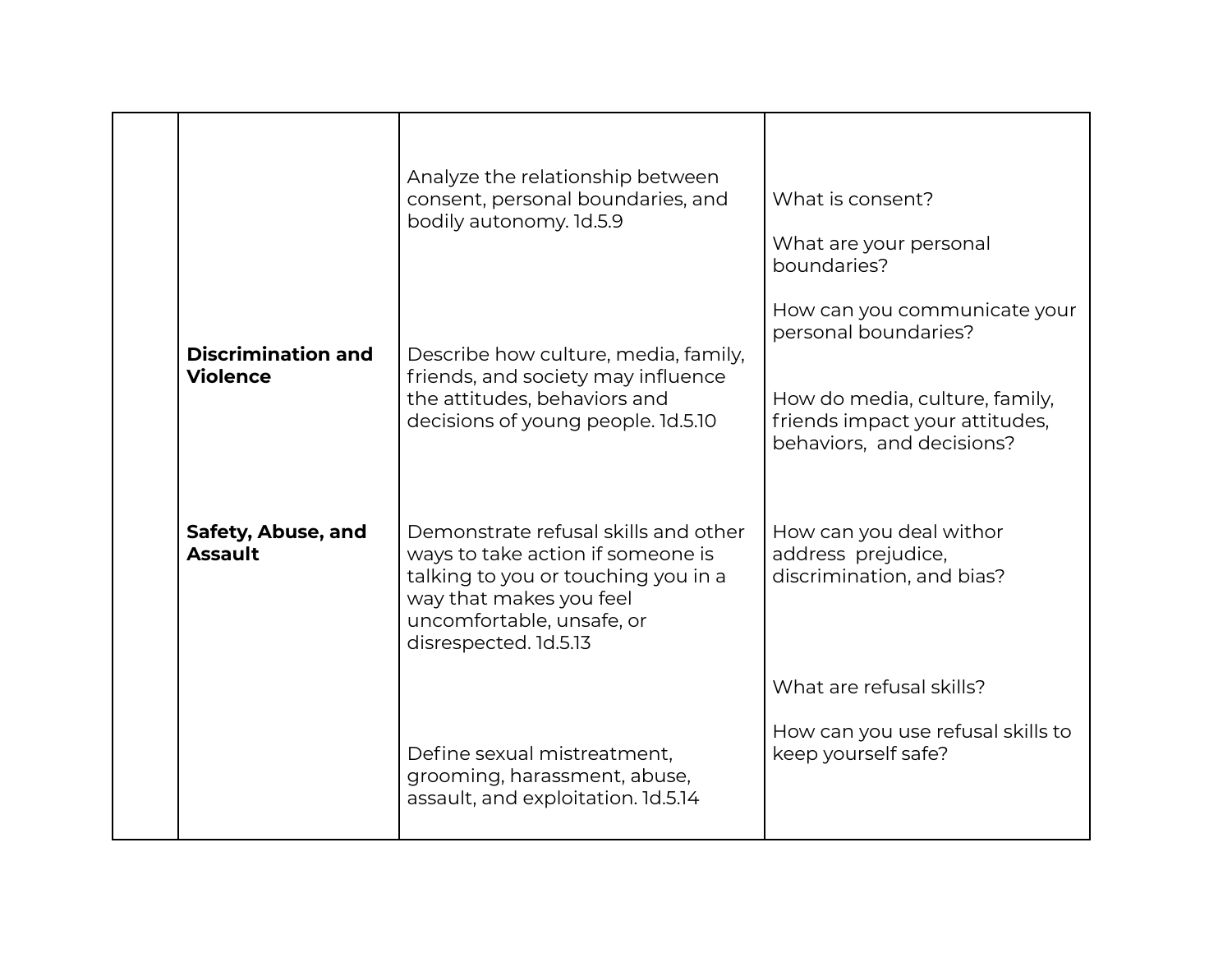| <b>Bystander</b>                                                   | Identify strategies to respond to<br>sexual mistreatment, grooming,<br>harassment, abuse, assault, and<br>exploitation. 1d.5.15                                                                                                       | Where can you go for help if<br>someone is making you feel<br>uncomfortable?<br>What do the terms<br>mistreatment, grooming,<br>harassment, abuse, assault, and<br>exploitation mean? |
|--------------------------------------------------------------------|---------------------------------------------------------------------------------------------------------------------------------------------------------------------------------------------------------------------------------------|---------------------------------------------------------------------------------------------------------------------------------------------------------------------------------------|
| <b>Intervention and</b><br><b>Compassion for</b><br><b>Victims</b> | Demonstrate what to say and do<br>when witnessing or experiencing<br>potentially harmful or unsafe<br>situations. 1d.5.16<br>Explain that sexual mistreatment,<br>grooming, harassment, abuse,<br>assault, and exploitation are never | What can you do to respond to<br>mistreatment grooming,<br>harassment, abuse, assault, and<br>exploitation?                                                                           |
|                                                                    | the fault of the victim. 1d.5.17                                                                                                                                                                                                      | How can you protect yourself or<br>others from harm or<br>mistreatment?                                                                                                               |
|                                                                    |                                                                                                                                                                                                                                       | Understand that a victim is<br>never at fault if they are<br>mistreated, abused, assaulted, or<br>exploited.                                                                          |
| <b>Disease Prevention</b><br>and Control:                          |                                                                                                                                                                                                                                       |                                                                                                                                                                                       |
| <b>Disease Prevention</b>                                          | Explain how universal precautions<br>are effective ways to prevent many<br>infectious diseases. If.5.1                                                                                                                                | How can using Universal<br>Precautions prevent the spread<br>of germs?                                                                                                                |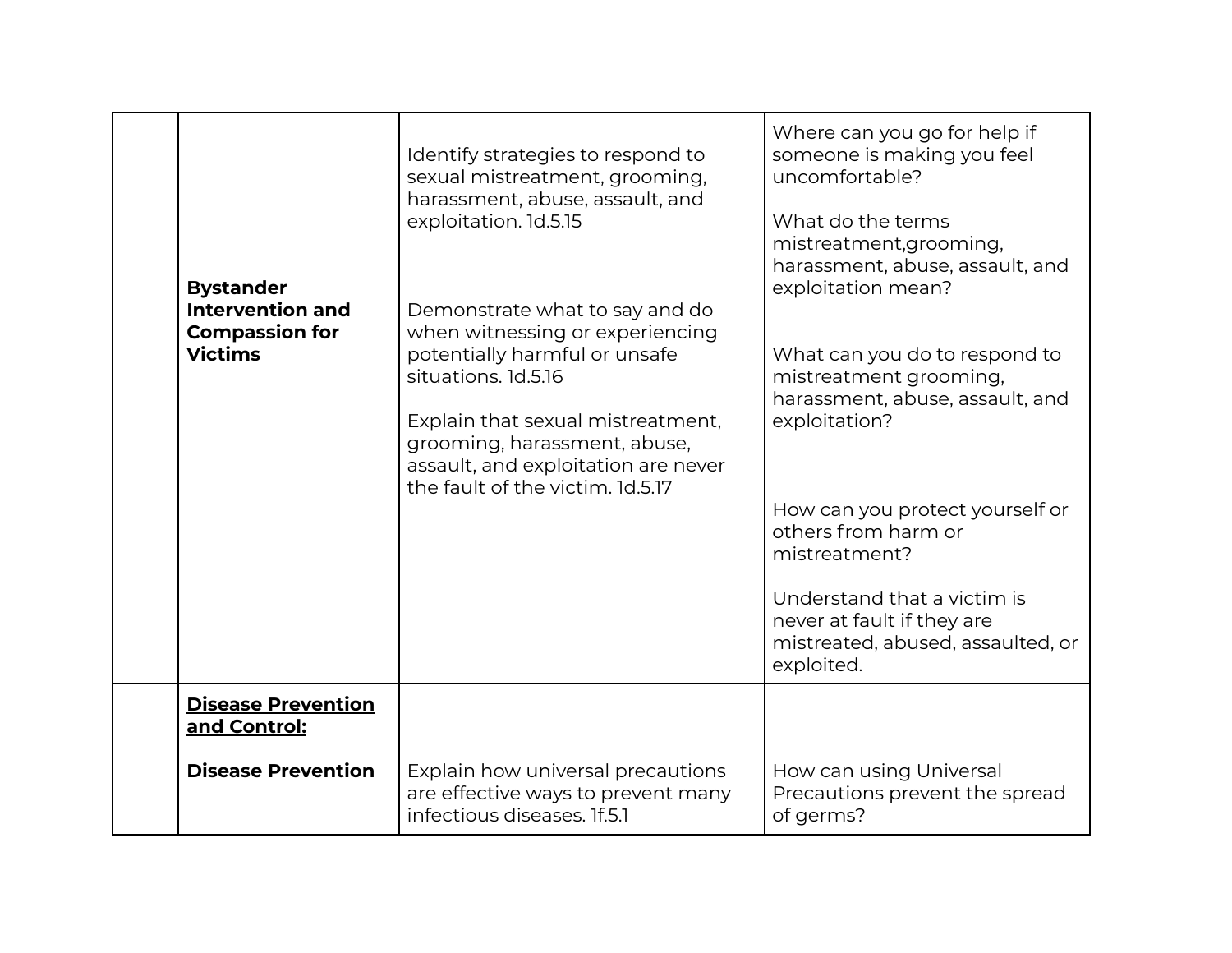| <b>Hygiene</b> | Summarize the benefits of personal<br>health care practices. If.5.2                                       | What is the benefit of practicing<br>personal health care<br>routines/habits? |
|----------------|-----------------------------------------------------------------------------------------------------------|-------------------------------------------------------------------------------|
| <b>Disease</b> |                                                                                                           |                                                                               |
|                | Describe the difference between<br>infectious and non-infectious<br>diseases. If.5.3                      | What are infectious diseases?<br>What are non-infectious<br>diseases?         |
|                | Describe ways that common<br>infectious diseases are transmitted.<br>1f.5.4                               | How are infectious diseases<br>transmitted?                                   |
|                |                                                                                                           | What are symptoms of common<br>diseases/conditions?                           |
|                | Describe the symptoms of someone<br>who is seriously ill and needs<br>immediate medical attention. If.5.5 | Why is it important to seek<br>treatment for your physical<br>health?         |
|                | Describe the importance of seeking<br>help and treatment for common<br>infectious diseases. 1f.5.6        |                                                                               |
|                |                                                                                                           |                                                                               |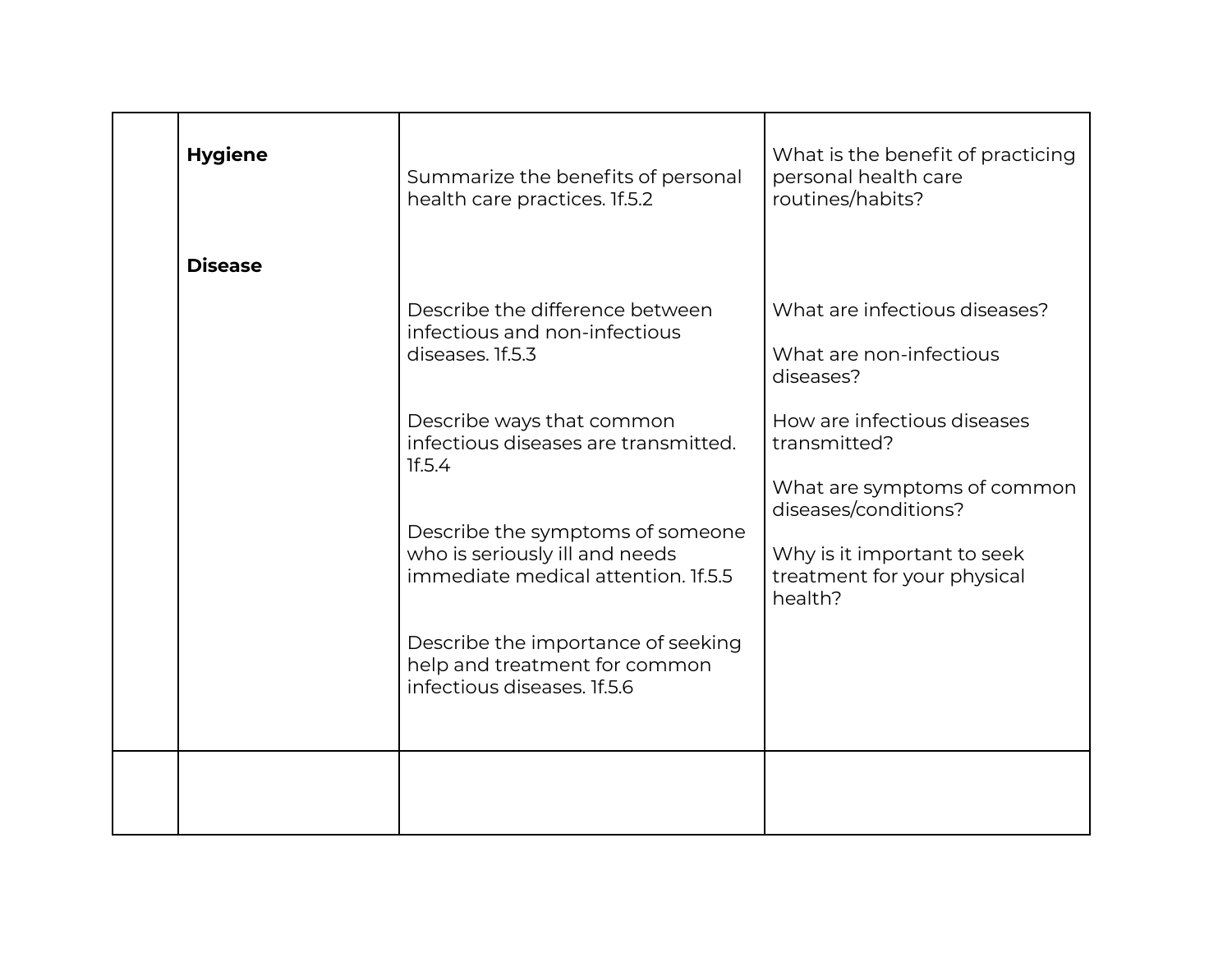| <b>Family Life and</b><br><b>Human Sexuality</b>                                                                                     |                                                                                                                                                                                                                                                                   |                                                                                                                                                                                                                                |
|--------------------------------------------------------------------------------------------------------------------------------------|-------------------------------------------------------------------------------------------------------------------------------------------------------------------------------------------------------------------------------------------------------------------|--------------------------------------------------------------------------------------------------------------------------------------------------------------------------------------------------------------------------------|
| <b>Healthy</b><br><b>Relationships and</b><br><b>Consent</b><br><b>Puberty and</b><br><b>Adolescent Sexual</b><br><b>Development</b> | Explain the importance of talking<br>with parents and other trusted<br>adults about issues related to<br>relationships, growth and<br>development, and sexual health.<br>1c.5.1<br>Analyze the relationship between<br>consent and personal boundaries.<br>1c.5.2 | Who are the trusted adults in<br>your life?<br>Who is the trusted adult that<br>you can go to to ask about<br>relationships, growth, and<br>physical health?<br>What is consent?<br>What are your personal body<br>boundaries? |
|                                                                                                                                      | Describe the physical, social, and<br>emotional changes that occur<br>during puberty. 1c.5.3<br>Summarize that the onset and<br>progression of puberty varies<br>considerably. 1c.5.4<br>Describe human reproductive<br>systems including medically               | What physical changes occur<br>during puberty?<br>What social changes occur<br>during puberty?<br>What emotional changes occur<br>during puberty?                                                                              |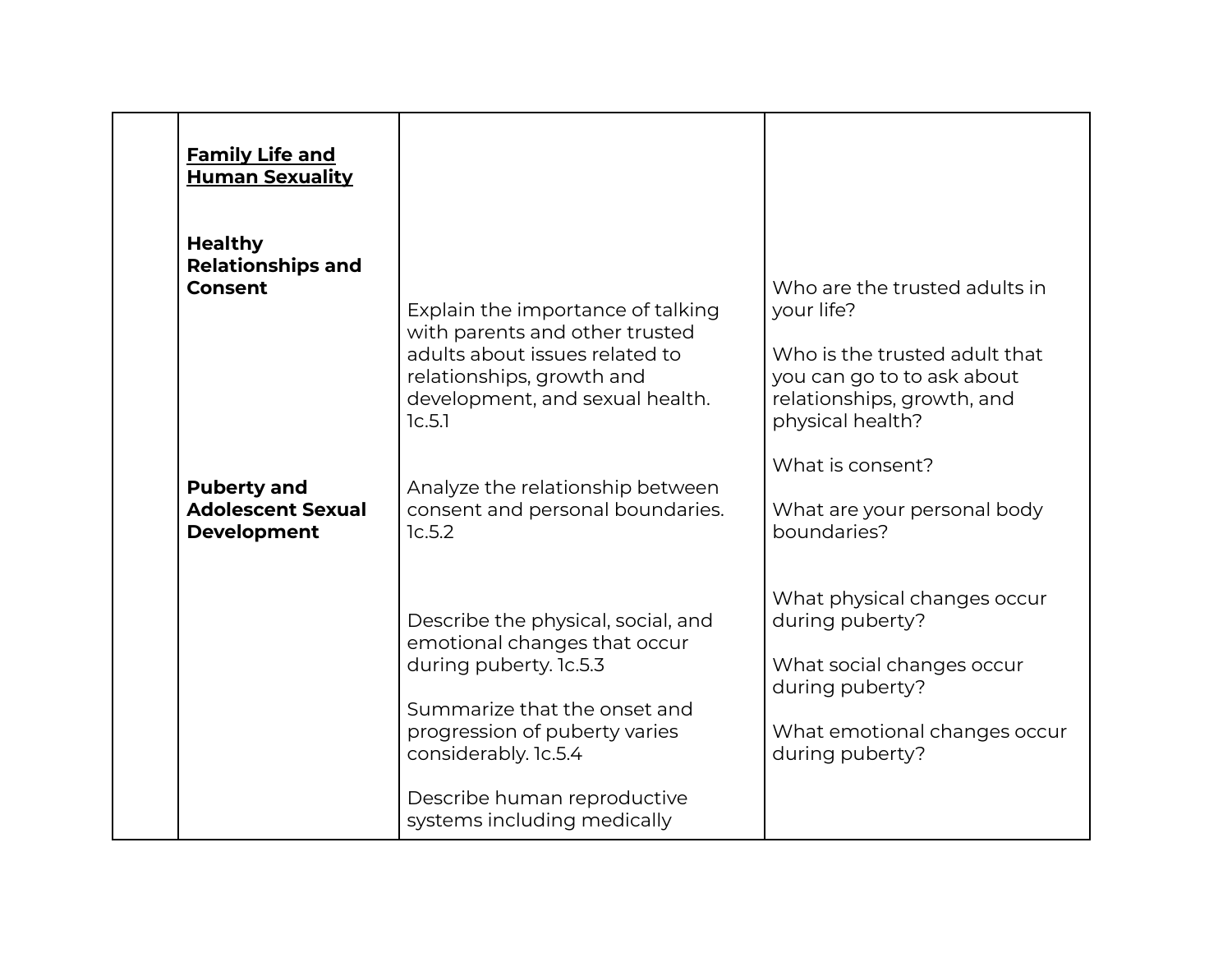|  | accurate names for internal and<br>external genitalia functions 1c.5.5<br>Describe how puberty prepares<br>human bodies for the potential to<br>reproduce. 1c.5.6 | Understand that your body will<br>develop and mature at a rate<br>that is right for you.<br>What are the parts of the<br>reproductive system? |
|--|-------------------------------------------------------------------------------------------------------------------------------------------------------------------|-----------------------------------------------------------------------------------------------------------------------------------------------|
|  | Identify that reproduction requires<br>that a sperm and egg join and<br>implant. 1c.5.7                                                                           | What is the purpose of puberty?<br>What is reproduction?                                                                                      |
|  |                                                                                                                                                                   |                                                                                                                                               |
|  |                                                                                                                                                                   |                                                                                                                                               |
|  |                                                                                                                                                                   |                                                                                                                                               |
|  |                                                                                                                                                                   |                                                                                                                                               |
|  |                                                                                                                                                                   |                                                                                                                                               |